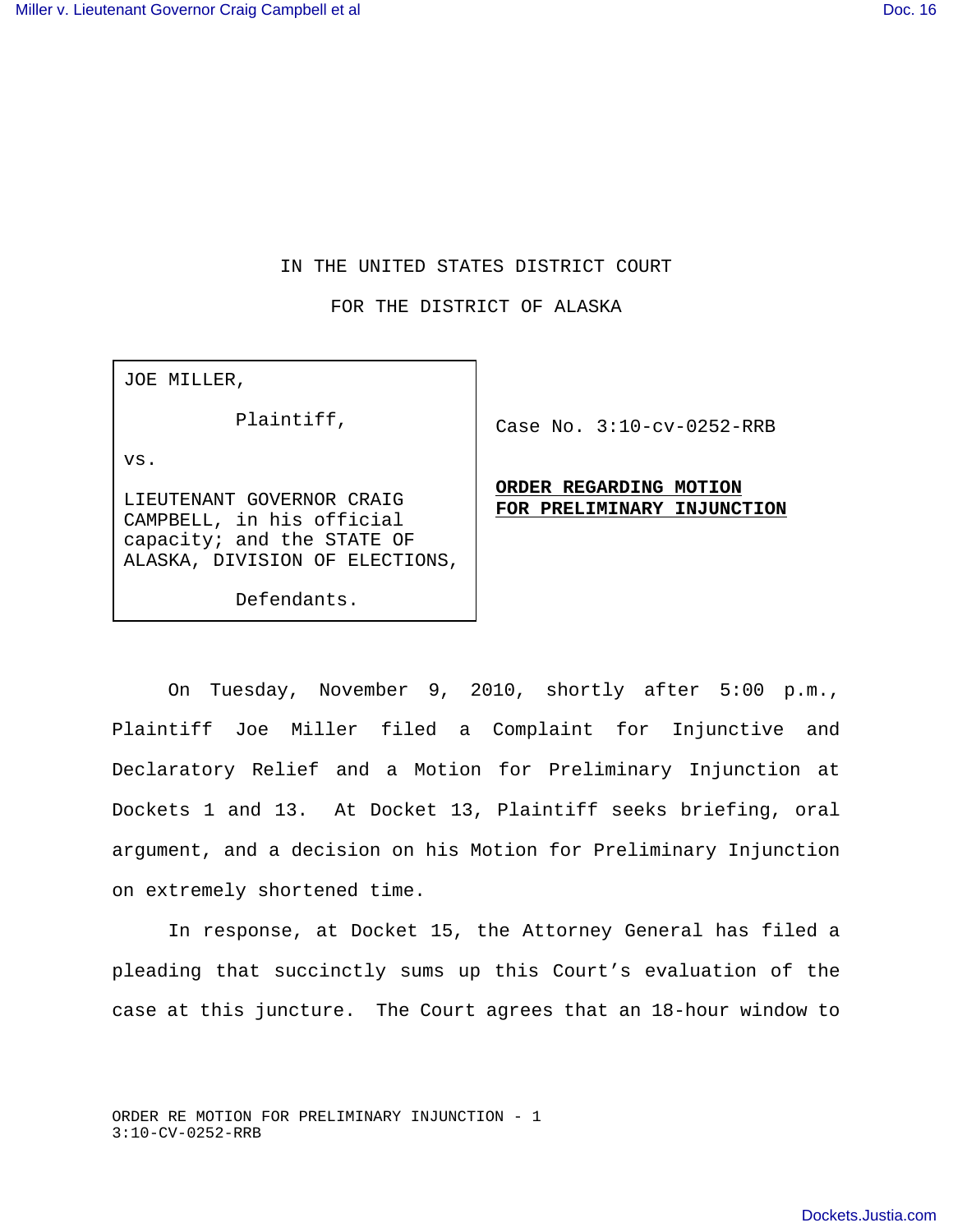respond to a 37-page motion is patently unfair and that no exigent circumstances warrant such a briefing schedule.

Based on Exhibit A attached to the Complaint, the contested process for counting write-in votes in the Alaska U.S. Senate Race calls for segregating those ballots which reflect write-in votes for Lisa Murkowski where the name is spelled correctly and are not challenged, from ballots where the name written appears to be a variation or misspelling of "Murkowski." Given that the questionable ballots will remain segregated and subject to subsequent review, with the results recorded separately, the Court finds no good reason to enjoin counting the ballots while the underlying Complaint is addressed in due course. Plaintiff has shown no potential for irreparable harm by allowing the Division of Elections to proceed with its hand-count as scheduled. Plaintiff's request for relief in this regard is therefore **DENIED.**

However, the Court finds it is prudent to consider this matter as quickly as possible. Therefore, the parties shall file briefing as follows:

1. Defendants' Response in Opposition to the Motion for Preliminary Injunction shall be filed no later than **3:00 p.m.** on **Monday, November 15, 2010.**

2. Plaintiff's Reply shall be filed no later than **3:00 p.m.** on **Thursday, November 18, 2010.**